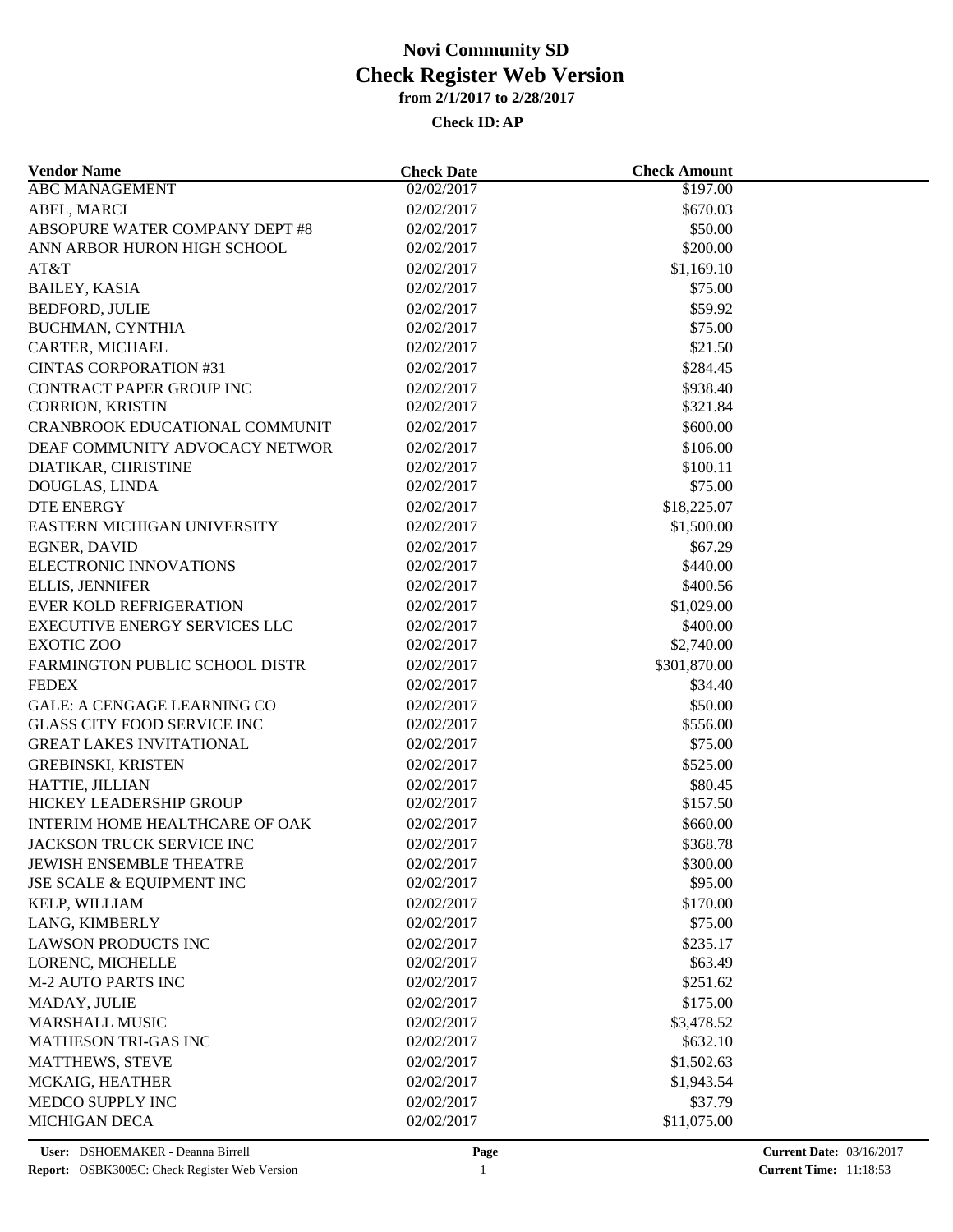| <b>Vendor Name</b>               | <b>Check Date</b> | <b>Check Amount</b> |  |
|----------------------------------|-------------------|---------------------|--|
| <b>MILLER, PATRICIA</b>          | 02/02/2017        | \$115.00            |  |
| MILOSEVICH, SOOK                 | 02/02/2017        | \$125.92            |  |
| NALAMALPU, SREENIVASULA          | 02/02/2017        | \$75.00             |  |
| NOVI HIGH SCHOOL BAND BOOSTERS   | 02/02/2017        | \$309.00            |  |
| <b>OAKLAND SCHOOLS</b>           | 02/02/2017        | \$2,058.00          |  |
| <b>OAKLAND SCHOOLS</b>           | 02/02/2017        | \$50.00             |  |
| ODENWALD, SARA                   | 02/02/2017        | \$45.00             |  |
| OEGEMA, JAMES                    | 02/02/2017        | \$240.00            |  |
| PLANTE & MORAN CRESA LLC         | 02/02/2017        | \$17,279.84         |  |
| PRESIDIO INFRASTRUCTURE SOLUTI   | 02/02/2017        | \$2,546.70          |  |
| PRO-ED                           | 02/02/2017        | \$90.20             |  |
| RINGOLD, CHERYL                  | 02/02/2017        | \$178.02            |  |
| SAMBAMURTHY, AMARNATH            | 02/02/2017        | \$75.00             |  |
| <b>SAMUELS, EMILY</b>            | 02/02/2017        | \$152.14            |  |
| <b>SCOBIE, ERIC</b>              | 02/02/2017        | \$99.13             |  |
| <b>SME</b>                       | 02/02/2017        | \$38,706.32         |  |
| SOUTH LYON COMMUNITY SCHOOLS     | 02/02/2017        | \$80.00             |  |
| STARK, KEN                       | 02/02/2017        | \$137.95            |  |
| SURE RIDE TRANSPORATION LLC      | 02/02/2017        | \$5,760.00          |  |
| SWAGGERTY, CHRISTA               | 02/02/2017        | \$418.02            |  |
| THE ARGUS-PRESS COMPANY          | 02/02/2017        | \$540.00            |  |
| THRIVING MINDS BEHAVIORAL HEAL   | 02/02/2017        | \$2,000.00          |  |
| TRANSPORTATION ACCESSORIES CO    | 02/02/2017        | \$413.50            |  |
| TW SHIRTS                        | 02/02/2017        | \$135.00            |  |
| UTICA HIGH SCHOOL                | 02/02/2017        | \$200.00            |  |
| VANMENSEL, KAYLA                 | 02/02/2017        | \$89.32             |  |
| WARREN WOODS PUBLIC SCHOOLS      | 02/02/2017        | \$455.00            |  |
| WEST BLOOMFIELD SCHOOL DISTRIC   | 02/02/2017        | \$50,046.12         |  |
| A & R REPAIRS BAKER'S KNEAD IN   | 02/07/2017        | \$691.27            |  |
| <b>ANDYMARK INC</b>              |                   |                     |  |
|                                  | 02/07/2017        | \$205.80            |  |
| ANNAMALAI, MEENAKSHI             | 02/07/2017        | \$200.00            |  |
| <b>BAHUGNA, SAURABH</b>          | 02/07/2017        | \$400.00            |  |
| <b>BANKS, VIVIAN</b>             | 02/07/2017        | \$190.00            |  |
| <b>BEDFORD, JULIE</b>            | 02/07/2017        | \$230.05            |  |
| BLOOM ROOFING SYSTEMS INC        | 02/07/2017        | \$55,330.60         |  |
| <b>BOLISETTY, RAMANA</b>         | 02/07/2017        | \$1,037.51          |  |
| BOUJOULIAN, LINDSAY              | 02/07/2017        | \$39.57             |  |
| <b>BROOKES BUNCH</b>             | 02/07/2017        | \$52.50             |  |
| CHEN, HUIPING                    | 02/07/2017        | \$568.28            |  |
| DEAF COMMUNITY ADVOCACY NETWOR   | 02/07/2017        | \$114.00            |  |
| <b>DTE ENERGY</b>                | 02/07/2017        | \$164.58            |  |
| <b>ECA SCIENCE KIT SERVICES</b>  | 02/07/2017        | \$3,311.95          |  |
| ELSTER, ELIZABETH                | 02/07/2017        | \$5.73              |  |
| <b>ENVIRO-CLEAN SERVICES INC</b> | 02/07/2017        | \$151,768.73        |  |
| <b>EXELON CORPORATION</b>        | 02/07/2017        | \$52,889.39         |  |
| FREISE, OLIVER                   | 02/07/2017        | \$400.00            |  |
| HEAVNER CANOE AND XC RENTAL IN   | 02/07/2017        | \$250.00            |  |
| HUANG, WEI-JUNG                  | 02/07/2017        | \$212.05            |  |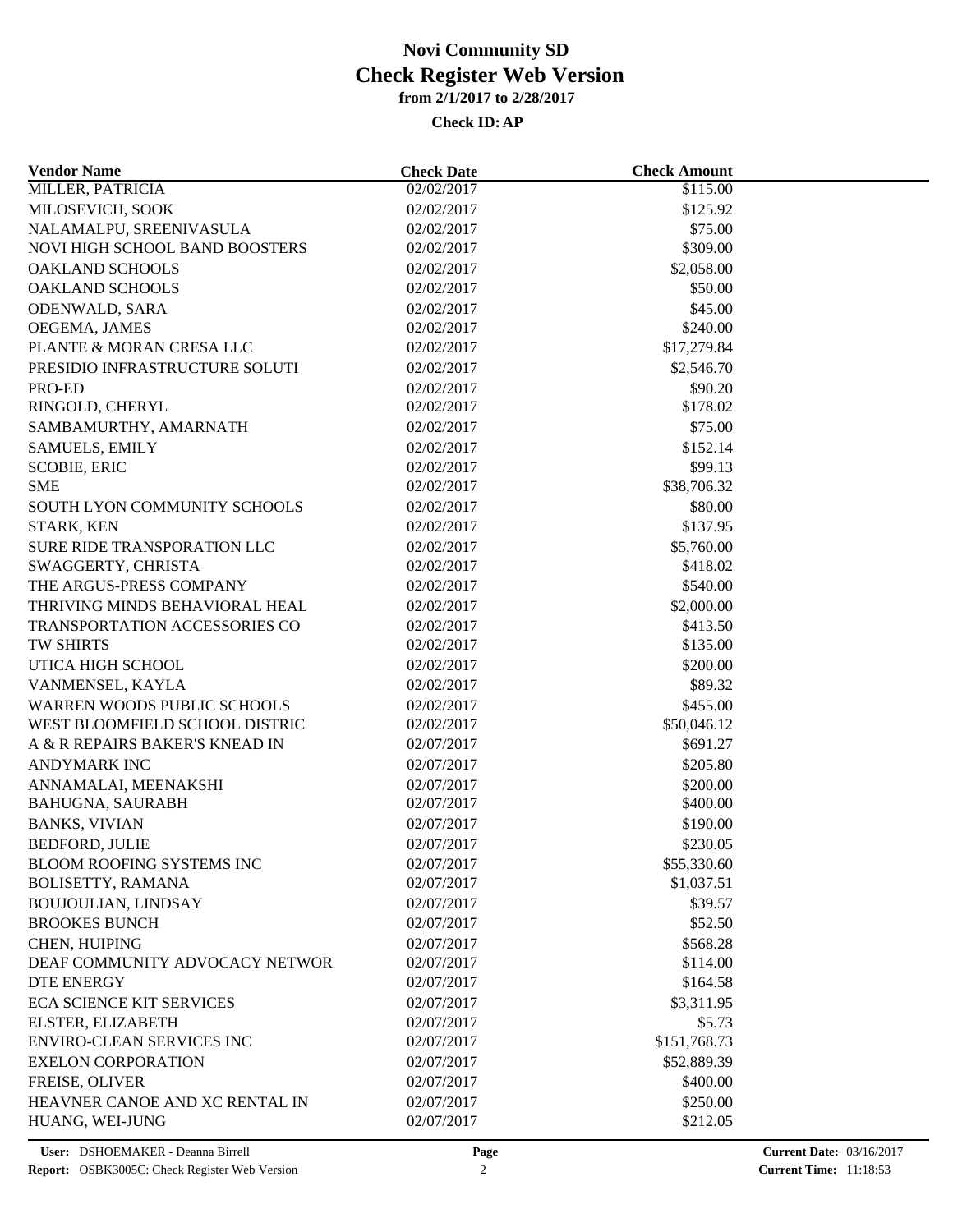| <b>Vendor Name</b>               | <b>Check Date</b> | <b>Check Amount</b> |  |
|----------------------------------|-------------------|---------------------|--|
| HUMANEX VENTURES LLC             | 02/07/2017        | \$10,200.00         |  |
| INTERIM HOME HEALTHCARE OF OAK   | 02/07/2017        | \$660.00            |  |
| ISLEY, MICHAEL                   | 02/07/2017        | \$500.00            |  |
| JONES, JAMES E.                  | 02/07/2017        | \$650.00            |  |
| KANAGARAJ, PADMANBAN             | 02/07/2017        | \$114.17            |  |
| KAZALEH, CHARLES M.              | 02/07/2017        | \$540.00            |  |
| KUNDURTHY, SRIVIDYA              | 02/07/2017        | \$400.00            |  |
| LIVE SAFE ACADEMY                | 02/07/2017        | \$126.00            |  |
| MAD SCIENCE OF DETROIT           | 02/07/2017        | \$725.00            |  |
| <b>MARSHALL MUSIC</b>            | 02/07/2017        | \$328.00            |  |
| MCMASTER-CARR SUPPLY COMPANY     | 02/07/2017        | \$334.71            |  |
| MIDTOWN GROUP LLC                | 02/07/2017        | \$10,450.00         |  |
| NADELLA, SATISH                  | 02/07/2017        | \$403.09            |  |
| NANJUNDAIAH, SAVITHA             | 02/07/2017        | \$200.00            |  |
| NUTTY SCIENTISTS OF SOUTHEAST    | 02/07/2017        | \$175.00            |  |
| PENNYCUFF, LAURA                 | 02/07/2017        | \$83.86             |  |
| PLANTERRA CORPORATION            | 02/07/2017        | \$278.10            |  |
| <b>RELIABLE DELIVERY</b>         | 02/07/2017        | \$1,406.25          |  |
| <b>RICOH USA INC</b>             | 02/07/2017        | \$847.10            |  |
| ROOSE, WILLIAM                   | 02/07/2017        | \$257.60            |  |
| RUGG, ILONA                      | 02/07/2017        | \$47.75             |  |
| RUSH, RHONDA                     | 02/07/2017        | \$23.90             |  |
| SAVELA, SARAH                    | 02/07/2017        | \$20.91             |  |
| <b>SBSI SOFTWARE INC</b>         | 02/07/2017        | \$1,341.20          |  |
| <b>SCIENCE ALIVE</b>             | 02/07/2017        | \$2,645.00          |  |
| THE ROBOT SPACE                  | 02/07/2017        | \$828.42            |  |
| THRUN LAW FIRM P.C.              | 02/07/2017        | \$7,313.50          |  |
| TMP ARCHITECTURE INC             | 02/07/2017        | \$59,615.10         |  |
| <b>UPBEAT DANCE</b>              | 02/07/2017        | \$24.50             |  |
| <b>VEX ROBOTICS INC</b>          | 02/07/2017        | \$1,174.78          |  |
| <b>VSC INC</b>                   | 02/07/2017        | \$68,982.20         |  |
| ZHAO, WEI                        | 02/07/2017        | \$549.64            |  |
| ZIMMERMAN, BARBARA               | 02/07/2017        | \$32.00             |  |
| A PARTS WAREHOUSE                | 02/09/2017        | \$82.05             |  |
| <b>BIRDYSHAW, DANIELLE</b>       | 02/09/2017        | \$197.21            |  |
| CANADY, JANIS                    | 02/09/2017        | \$50.00             |  |
| <b>CINTAS CORPORATION #31</b>    | 02/09/2017        | \$110.65            |  |
| CR HILL COMPANY INC              | 02/09/2017        | \$335.00            |  |
| <b>CUMMINS BRIDGEWAY LLC</b>     | 02/09/2017        | \$73.44             |  |
| DAVIS, DONALD                    | 02/09/2017        | \$100.00            |  |
| DESHPANDE, SACHIN                | 02/09/2017        | \$100.00            |  |
| DIRECT ENERGY BUSINESS INC       | 02/09/2017        | \$60,324.13         |  |
| EDMUNDS, MELISSA                 | 02/09/2017        | \$108.26            |  |
| <b>EIDEX LLC</b>                 | 02/09/2017        | \$17,240.00         |  |
| <b>ENVIRO-CLEAN SERVICES INC</b> | 02/09/2017        | \$3,381.30          |  |
| <b>FLASH GLASS</b>               | 02/09/2017        | \$135.00            |  |
| <b>FLEETPRIDE INC</b>            | 02/09/2017        | \$1,100.52          |  |
| FUJITA, YUKO                     | 02/09/2017        | \$660.00            |  |
|                                  |                   |                     |  |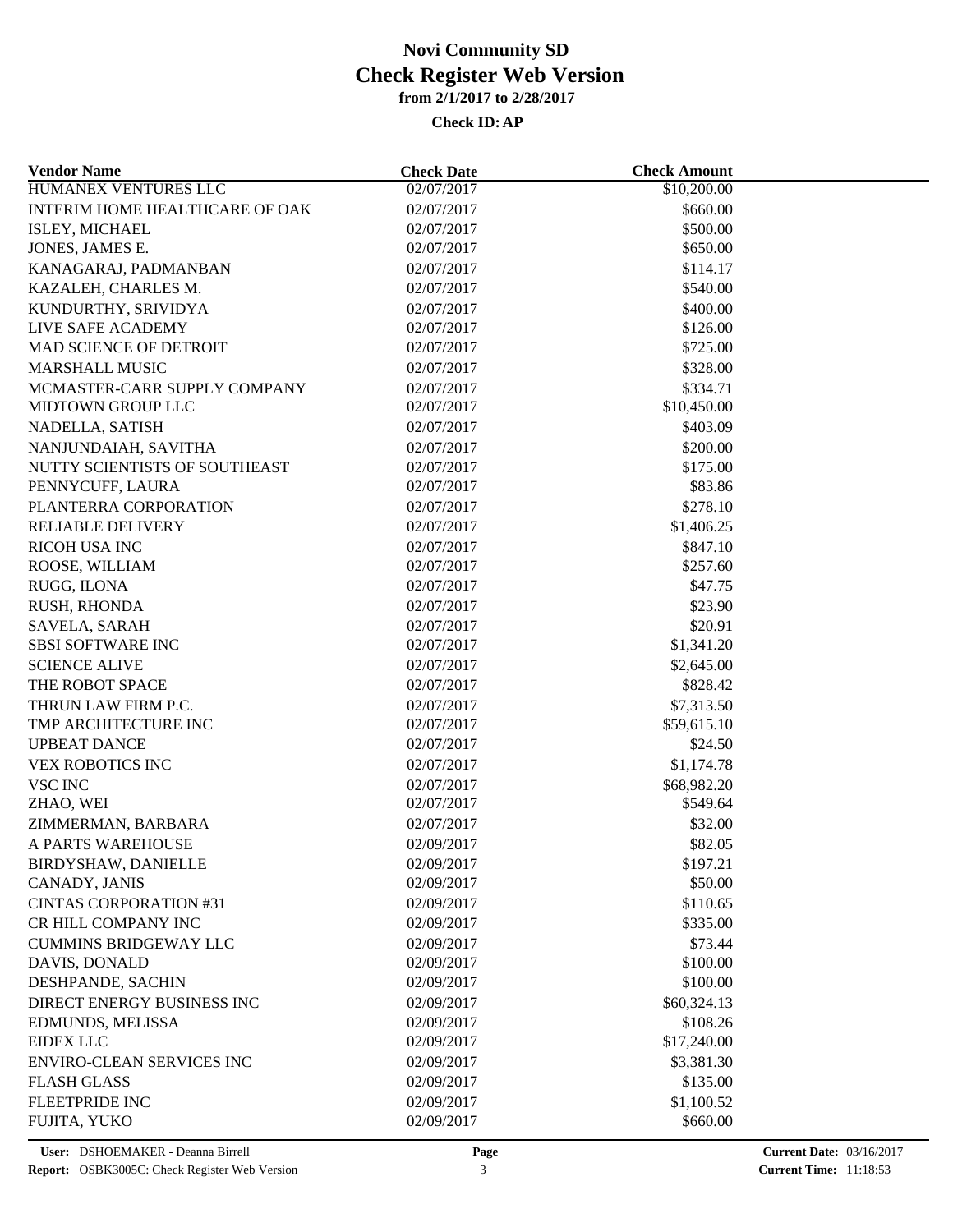| <b>Vendor Name</b>                    | <b>Check Date</b>        | <b>Check Amount</b> |  |
|---------------------------------------|--------------------------|---------------------|--|
| <b>GENESEE INTERMEDIATE SCHOOL DI</b> | 02/09/2017               | \$25.00             |  |
| <b>GRIMES, BOB</b>                    | 02/09/2017               | \$1,427.00          |  |
| HARRISON, JESSE                       | 02/09/2017               | \$51.96             |  |
| HARTMUS, MEGAN                        | 02/09/2017               | \$500.00            |  |
| HOBRATH, SUSANNA                      | 02/09/2017               | \$111.98            |  |
| HUMANEX VENTURES LLC                  | 02/09/2017               | \$10,200.00         |  |
| <b>J &amp; K DIESEL SUPPLY INC</b>    | 02/09/2017               | \$373.70            |  |
| JACKSON TRUCK SERVICE INC             | 02/09/2017               | \$194.28            |  |
| <b>JONES, LAURIE</b>                  | 02/09/2017               | \$67.36             |  |
| KATHERINE'S CATERING & SPECIAL        | 02/09/2017               | \$500.00            |  |
| KOWALCZYK, KERRY                      | 02/09/2017               | \$258.77            |  |
| <b>KRAMER, JENNIFER</b>               | 02/09/2017               | \$140.00            |  |
| LAPORTE, LISA                         | 02/09/2017               | \$45.58             |  |
| <b>M-2 AUTO PARTS INC</b>             | 02/09/2017               | \$393.34            |  |
| MATHESON TRI-GAS INC                  | 02/09/2017               | \$93.47             |  |
| MICHIGAN ASSOC SECONDARY SCHOO        | 02/09/2017               | \$1,639.00          |  |
| MICHIGAN PETROLEUM TECHNOLOGIE        | 02/09/2017               | \$284.37            |  |
| MICHIGAN SCHOOL BAND & ORCHEST        | 02/09/2017               | \$180.00            |  |
| MICHIGAN.COM                          | 02/09/2017               | \$786.00            |  |
| NEFF MOTIVATION INC                   | 02/09/2017               | \$1,163.38          |  |
| NOVI YOUTH ASSISTANCE                 | 02/09/2017               | \$301.00            |  |
| NU WAVE AQUARIUMS LTD                 | 02/09/2017               | \$83.95             |  |
| NUCKOLLS, KOREY                       | 02/09/2017               | \$92.26             |  |
| OAKLAND UNIVERSITY                    | 02/09/2017               | \$75.00             |  |
| PASULA, VINJAY                        | 02/09/2017               | \$100.00            |  |
| POHLONSKI, EMILY                      | 02/09/2017               | \$194.95            |  |
|                                       |                          | \$76.00             |  |
| RAMAN, AJAY<br><b>SAXTON, ROBERT</b>  | 02/09/2017<br>02/09/2017 | \$96.57             |  |
| SEMSL-ALPINE VALLEY DIVISION          | 02/09/2017               | \$550.00            |  |
|                                       |                          |                     |  |
| SIKAITIS, JODIE                       | 02/09/2017               | \$342.70            |  |
| SOUND ENGINEERING INC                 | 02/09/2017               | \$570.25            |  |
| STATE WIRE AND TERMINAL INC           | 02/09/2017               | \$96.14             |  |
| STRIKE MASTERS PRO SHOP               | 02/09/2017               | \$121.68            |  |
| SURE RIDE TRANSPORATION LLC           | 02/09/2017               | \$6,985.00          |  |
| SZKRYBALO, ELIZABETH                  | 02/09/2017               | \$137.00            |  |
| <b>TEAM SPORTS INC</b>                | 02/09/2017               | \$1,638.00          |  |
| THULIMELLI, PATALI                    | 02/09/2017               | \$400.00            |  |
| TMP ARCHITECTURE INC                  | 02/09/2017               | \$12,399.73         |  |
| TOFILSKI, WILLIAM RAYMOND             | 02/09/2017               | \$2,720.00          |  |
| TOTAL PERFORMANCE TRAINING CEN        | 02/09/2017               | \$3,900.00          |  |
| <b>UDUPA, ANU</b>                     | 02/09/2017               | \$400.00            |  |
| VESCO OIL CORPORATION                 | 02/09/2017               | \$240.00            |  |
| WALLED LAKE CONSOLIDATED SCHOO        | 02/09/2017               | \$56,915.50         |  |
| WRIGHT, ALEXIS                        | 02/09/2017               | \$500.00            |  |
| <b>CHAPTER 13 TRUSTEE</b>             | 02/10/2017               | \$264.60            |  |
| <b>GREAT LAKES HIGHER EDUCATION G</b> | 02/10/2017               | \$171.65            |  |
| IVAR G. ANDERSON (P69592)             | 02/10/2017               | \$253.92            |  |
| <b>MEFSA</b>                          | 02/10/2017               | \$126.20            |  |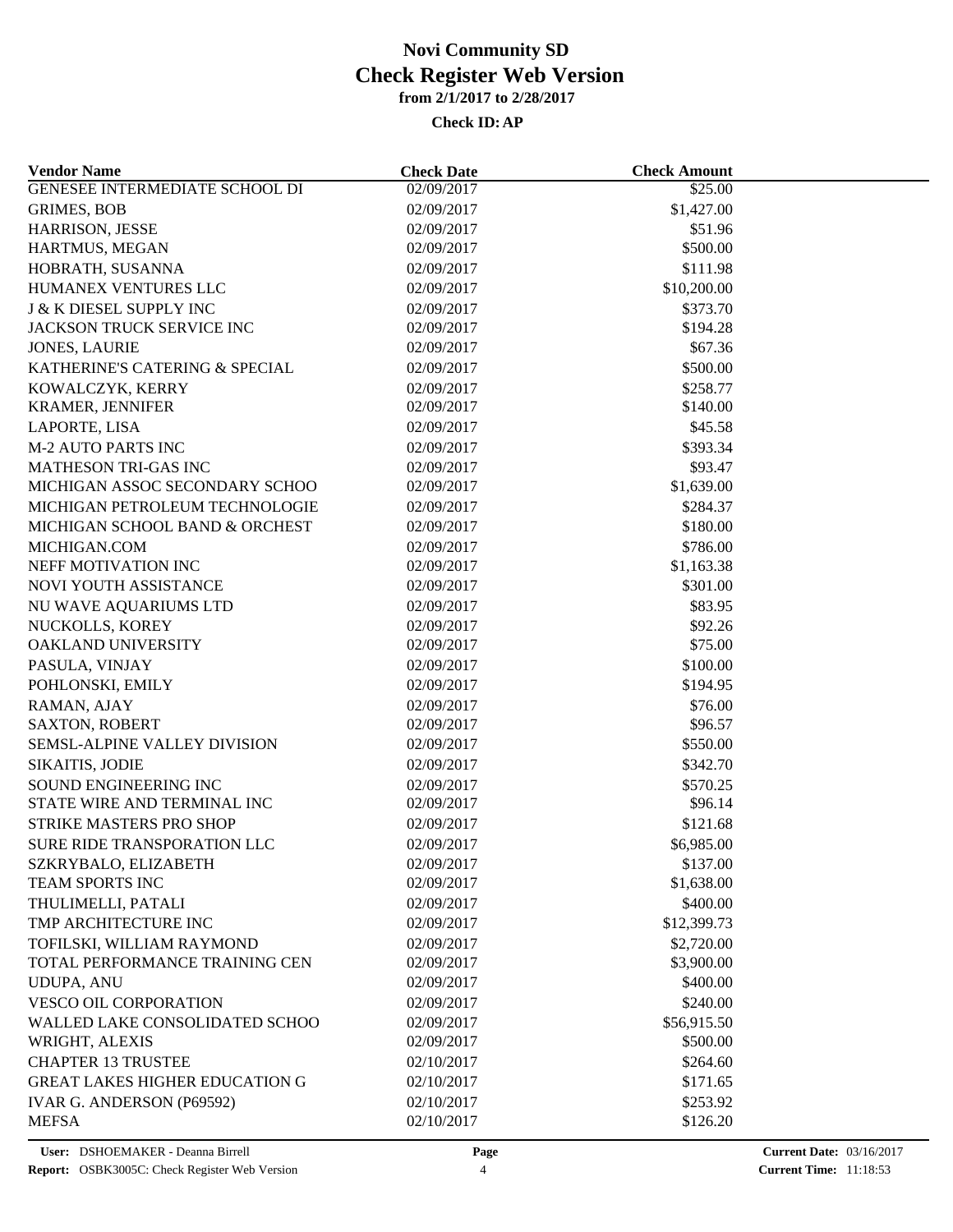| <b>Vendor Name</b>                                 | <b>Check Date</b> | <b>Check Amount</b>  |  |
|----------------------------------------------------|-------------------|----------------------|--|
| <b>MISDU</b>                                       | 02/10/2017        | \$2,241.34           |  |
| PENNSYLVANIA HIGHER ED ASSISTA                     | 02/10/2017        | \$182.27             |  |
| U.S. DEPARTMENT OF EDUCATION                       | 02/10/2017        | \$309.28             |  |
| ADRENALINE FUNDRAISING                             | 02/16/2017        | \$1,624.00           |  |
| AMERICAN CANCER SOCIETY                            | 02/16/2017        | \$1,090.90           |  |
| ANN ARBOR PIONEER HIGH SCHOOL                      | 02/16/2017        | \$75.00              |  |
| AT&T                                               | 02/16/2017        | \$2,437.24           |  |
| <b>AT&amp;T MOBILITY</b>                           | 02/16/2017        | \$889.84             |  |
| BELANGER, KIMBERLY                                 | 02/16/2017        | \$40.13              |  |
| <b>BURG, ALLISON</b>                               | 02/16/2017        | \$37.04              |  |
| CHACKO, GEORGE                                     | 02/16/2017        | \$1,676.00           |  |
| <b>CHARTWELLS DINING SERVICES</b>                  | 02/16/2017        | \$160,135.29         |  |
| <b>CINTAS CORPORATION #31</b>                      | 02/16/2017        | \$331.95             |  |
| COOK, PAUL                                         | 02/16/2017        | \$475.00             |  |
| CROAD, LORI                                        | 02/16/2017        | \$78.41              |  |
| DEHNE, ANNE                                        | 02/16/2017        | \$14.98              |  |
| DETROIT METRO SKATE COUNCIL                        | 02/16/2017        | \$1,710.00           |  |
| <b>DTE ENERGY</b>                                  | 02/16/2017        | \$11,643.21          |  |
| FARRIS, CATHERINE M.                               | 02/16/2017        | \$175.10             |  |
| <b>FLASH GLASS</b>                                 | 02/16/2017        | \$350.00             |  |
| <b>FLEETPRIDE INC</b>                              | 02/16/2017        | \$94.68              |  |
| GORE-FINK, DEBRA                                   | 02/16/2017        | \$19.97              |  |
| <b>GRANT, JANET OR TODD</b>                        | 02/16/2017        | \$1,284.00           |  |
| HENRY, CAITLIN                                     | 02/16/2017        | \$53.95              |  |
| HOLLAND BUS COMPANY                                | 02/16/2017        | \$1,383.68           |  |
| HORIZON ENGINEERING ASSOCIATES                     | 02/16/2017        | \$27,334.86          |  |
| HOSKINS, DIANE                                     | 02/16/2017        | \$69.08              |  |
| HUANG, CHRIS                                       | 02/16/2017        | \$1,148.05           |  |
| <b>INTEGRITY TESTING &amp; SAFETY ADM</b>          | 02/16/2017        | \$450.00             |  |
| JACKSON TRUCK SERVICE INC                          |                   |                      |  |
|                                                    | 02/16/2017        | \$714.02<br>\$400.00 |  |
| <b>JILLELLAMUDI, AJAY</b><br>JOHN'S SANITATION INC | 02/16/2017        | \$51.00              |  |
|                                                    | 02/16/2017        |                      |  |
| JOHNNY MAC'S SPORTING GOODS                        | 02/16/2017        | \$750.00             |  |
| JONES, TANYA                                       | 02/16/2017        | \$31.37              |  |
| KURUP, JAYESH                                      | 02/16/2017        | \$100.00             |  |
| LOUIS, MEGAN                                       | 02/16/2017        | \$438.84             |  |
| <b>M-2 AUTO PARTS INC</b>                          | 02/16/2017        | \$48.27              |  |
| MCCARTHY & SMITH INC                               | 02/16/2017        | \$938,466.47         |  |
| <b>MERIDIAN WINDS</b>                              | 02/16/2017        | \$1,910.00           |  |
| MICHIGAN ASSOCIATION OF SCHOOL                     | 02/16/2017        | \$1,324.90           |  |
| MILLER, LAUREN                                     | 02/16/2017        | \$233.85             |  |
| NATIONAL TRAILER CENTER OF MI                      | 02/16/2017        | \$1,000.00           |  |
| NESMITH, RUSSELL P.                                | 02/16/2017        | \$368.70             |  |
| NOVI EDUCATIONAL FOUNDATION (N                     | 02/16/2017        | \$150.00             |  |
| <b>NOVI ICE ARENA</b>                              | 02/16/2017        | \$6,825.00           |  |
| NOVI YOUTH ASSISTANCE                              | 02/16/2017        | \$125.00             |  |
| OAK MANAGEMENT CORPORATION                         | 02/16/2017        | \$200.00             |  |
| <b>OAKLAND SCHOOLS</b>                             | 02/16/2017        | \$14,651.42          |  |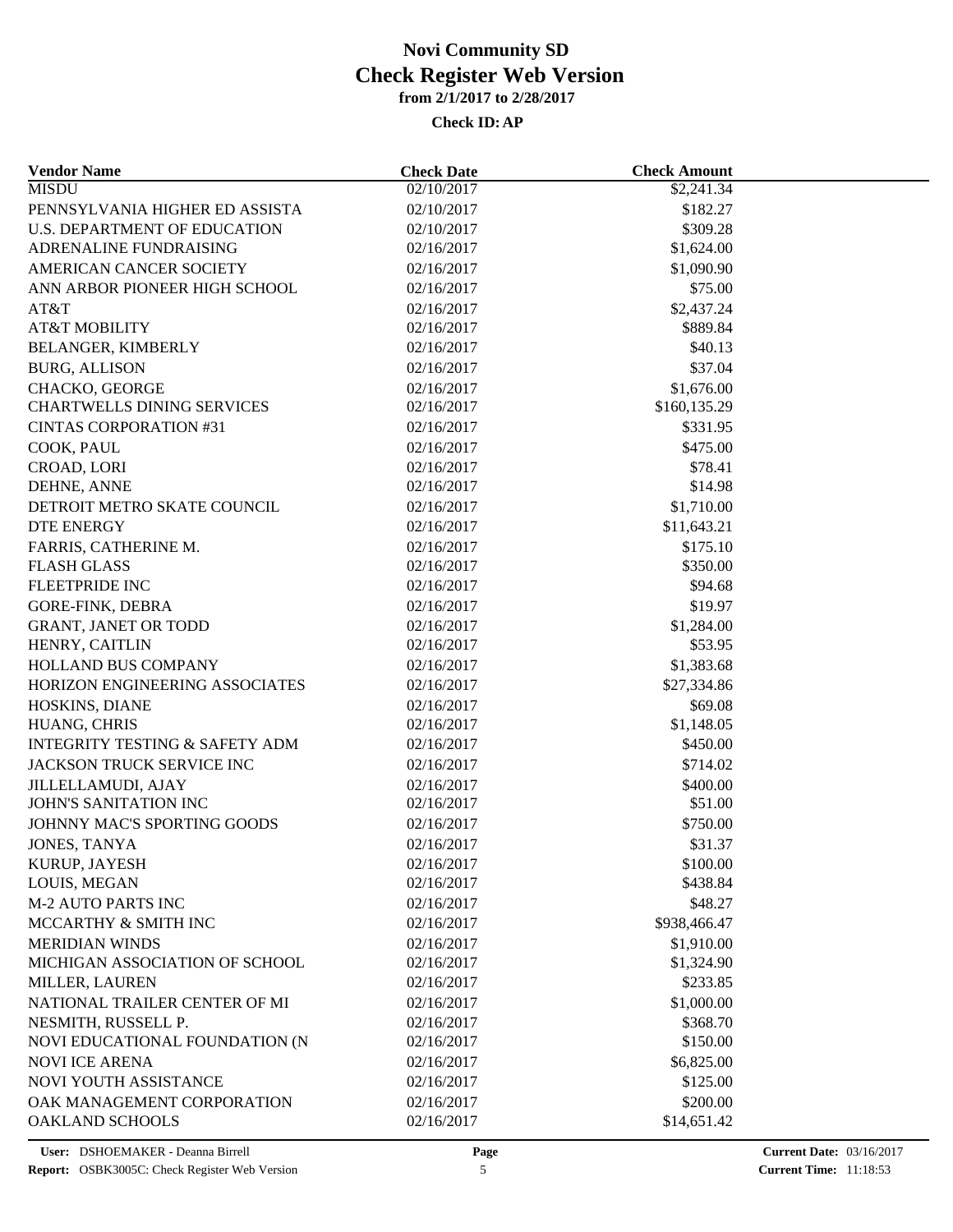| <b>Vendor Name</b>                  | <b>Check Date</b> | <b>Check Amount</b> |  |
|-------------------------------------|-------------------|---------------------|--|
| POSPESHIL, TOM                      | 02/16/2017        | \$114.12            |  |
| PROQUEST LLC                        | 02/16/2017        | \$3,104.00          |  |
| PTO TODAY                           | 02/16/2017        | \$699.00            |  |
| ROTARY CLUB OF NOVI MICHIGAN        | 02/16/2017        | \$352.00            |  |
| SAFEWAY SHREDDING LLC               | 02/16/2017        | \$60.00             |  |
| SHAH, KAMLESH                       | 02/16/2017        | \$200.00            |  |
| STARK, KEN                          | 02/16/2017        | \$79.05             |  |
| STEEH, ROBERT J.                    | 02/16/2017        | \$688.21            |  |
| TODAY'S UNIFORM INC                 | 02/16/2017        | \$754.00            |  |
| TOTAL PERFORMANCE TRAINING CEN      | 02/16/2017        | \$1,457.50          |  |
| TREDROC TIRE SERVICES LLC           | 02/16/2017        | \$1,047.35          |  |
| TURCHI, MARY                        | 02/16/2017        | \$750.66            |  |
| UNITY SCHOOL BUS PARTS INC          | 02/16/2017        | \$63.99             |  |
| VILLANOVA CONSTRUCTION CO INC       | 02/16/2017        | \$5,525.00          |  |
| WRIGHT, CATHY                       | 02/16/2017        | \$20.99             |  |
| BARBARO, SARILYA                    | 02/17/2017        | \$1,000.00          |  |
| <b>BEDFORD, JULIE</b>               | 02/17/2017        | \$399.00            |  |
| <b>BICHARA, MARIA</b>               | 02/17/2017        | \$34.30             |  |
| <b>CLAYTON, SUSAN</b>               | 02/17/2017        | \$300.00            |  |
| COOPER, KELSEY                      | 02/17/2017        | \$114.10            |  |
| <b>CUT-ALL WATERJET CUTTING INC</b> | 02/17/2017        | \$482.00            |  |
| DACRUZ, PAULA                       | 02/17/2017        | \$67.08             |  |
| HAYASHIBE, NATSUKI                  | 02/17/2017        | \$136.51            |  |
| HEUR, NICOLE                        | 02/17/2017        | \$14.55             |  |
| HIRSHFIELD, LAURA JANINE            | 02/17/2017        | \$554.12            |  |
|                                     |                   |                     |  |
| JARAMILLA, MARILYN                  | 02/17/2017        | \$25.37             |  |
| KRISHNAMONY, MAHALAKSHMI            | 02/17/2017        | \$13.09             |  |
| LAYA, DEBORAH                       | 02/17/2017        | \$100.86            |  |
| LIM, YEOJIN                         | 02/17/2017        | \$94.95             |  |
| LIN, LIZA                           | 02/17/2017        | \$53.17             |  |
| <b>MARRIOTT</b>                     | 02/17/2017        | \$2,996.00          |  |
| <b>MARRIOTT</b>                     | 02/17/2017        | \$9,929.90          |  |
| MICHIGAN SCHOOL VOCAL MUSIC AS      | 02/17/2017        | \$300.00            |  |
| MICHIGAN STATE UNIVERSITY - MO      | 02/17/2017        | \$2,130.00          |  |
| MICHOS, JENIFER                     | 02/17/2017        | \$242.95            |  |
| NARAHARISETTY, SWATHI               | 02/17/2017        | \$52.15             |  |
| RATHOD, MANISHA                     | 02/17/2017        | \$11.78             |  |
| RSCHOOL TODAY (DISTRIBUTED WEB      | 02/17/2017        | \$499.00            |  |
| <b>SERVICE SPORTS</b>               | 02/17/2017        | \$1,823.00          |  |
| STEVENSON, JENNIFER                 | 02/17/2017        | \$44.53             |  |
| TW SHIRTS                           | 02/17/2017        | \$1,110.00          |  |
| TWIN TRAVEL CONCEPTS                | 02/17/2017        | \$6,432.00          |  |
| <b>US FOODS INC</b>                 | 02/17/2017        | \$355.36            |  |
| 2/90 SIGN SYSTEMS                   | 02/23/2017        | \$3,908.58          |  |
| ADN ADMINISTRATORS INC              | 02/23/2017        | \$3,699.10          |  |
| <b>ANDYMARK INC</b>                 | 02/23/2017        | \$1,441.14          |  |
| AVENTRIC TECHNOLOGIES LLC           | 02/23/2017        | \$1,416.00          |  |
| <b>BABA LANGUAGE SERVICES</b>       | 02/23/2017        | \$75.00             |  |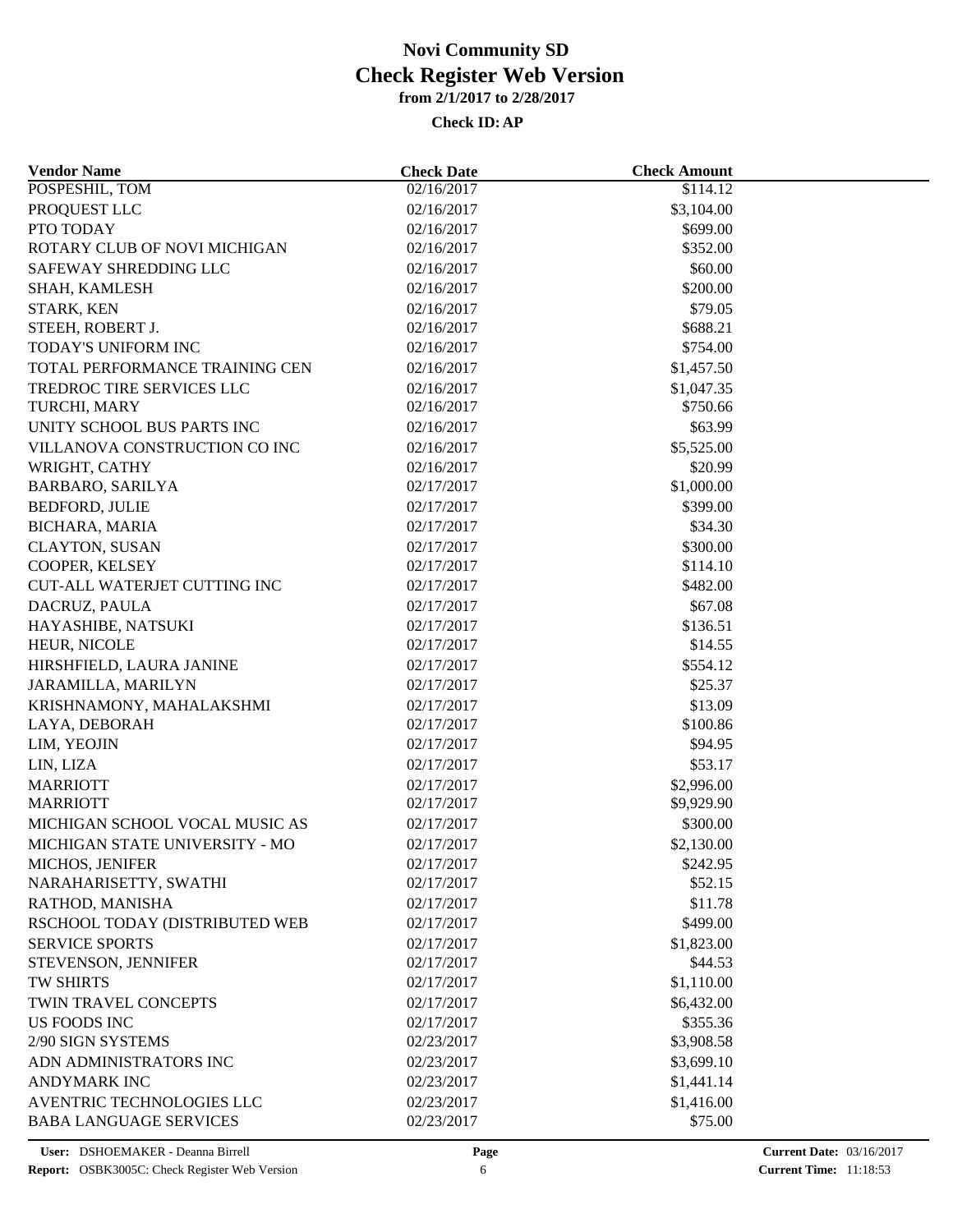| <b>Vendor Name</b>                    | <b>Check Date</b> | <b>Check Amount</b> |                |
|---------------------------------------|-------------------|---------------------|----------------|
| <b>BARKLEY, NAKHARI</b>               | 02/23/2017        | \$1,500.00          |                |
| <b>BEST ASPHALT INC</b>               | 02/23/2017        | \$122,427.02        |                |
| <b>BRADLEY, ALLISON</b>               | 02/23/2017        | \$51.96             |                |
| CALHOUN INTERMEDIATE SCHOOL DI        | 02/23/2017        | \$1,600.00          |                |
| DTE ENERGY                            | 02/23/2017        | \$14,381.27         |                |
| <b>GRAINGER</b>                       | 02/23/2017        | \$11.93             |                |
| <b>GRANT, JANET OR TODD</b>           | 02/23/2017        | \$570.24            |                |
| GUNDA, MEGHA                          | 02/23/2017        | \$2,950.00          |                |
| INTERIM HOME HEALTHCARE OF OAK        | 02/23/2017        | \$1,887.50          |                |
| KATHERINE'S CATERING & SPECIAL        | 02/23/2017        | \$500.00            |                |
| LEE, MYLA                             | 02/23/2017        | \$198.95            |                |
| LIGHTMASTERS AND ELECTRICAL SE        | 02/23/2017        | \$1,289.90          |                |
| MASON, DONALD J.                      | 02/23/2017        | \$163.80            |                |
| MCMASTER-CARR SUPPLY COMPANY          | 02/23/2017        | \$677.60            |                |
| MESSA (MICHIGAN EDUCATION SPEC        | 02/23/2017        | \$581,463.25        |                |
| NATIONAL TRAILER CENTER OF MI         | 02/23/2017        | \$2,750.00          |                |
| NEFF MOTIVATION INC                   | 02/23/2017        | \$598.91            |                |
|                                       |                   |                     |                |
| NORRIS, KIMBERLY R.                   | 02/23/2017        | \$675.00            |                |
| NORTHEAST HOCKEY REFEREES ASSO        | 02/23/2017        | \$165.00            |                |
| NUSSIO, DANA                          | 02/23/2017        | \$29.99             |                |
| <b>OAKLAND SCHOOLS</b>                | 02/23/2017        | \$122.20            |                |
| PATEL, SHAILEE                        | 02/23/2017        | \$244.48            |                |
| <b>PEARSON</b>                        | 02/23/2017        | \$1,386.86          |                |
| PETTY CASH-ANN HANSEN (PS)            | 02/23/2017        | \$133.08            |                |
| PETTY CASH-NICOLE CARTER OR MI        | 02/23/2017        | \$676.80            |                |
| PITNEY BOWES PURCHASE POWER           | 02/23/2017        | \$6,027.00          |                |
| PLANTE & MORAN CRESA LLC              | 02/23/2017        | \$17,263.64         |                |
| PROVIDENCE OCCUPATIONAL HEALTH        | 02/23/2017        | \$18.00             |                |
| RINGOLD, CHERYL                       | 02/23/2017        | \$215.45            |                |
| STOTLER, DIANA                        | 02/23/2017        | \$28.98             |                |
| STOTLER, TIMOTHY                      | 02/23/2017        | \$21.94             |                |
| STRUCTURE TEC CORPORATION             | 02/23/2017        | \$5,796.89          |                |
| THE HUNTINGTON NATIONAL BANK          | 02/23/2017        | \$300.00            |                |
| THE ROBOT SPACE                       | 02/23/2017        | \$1,237.76          |                |
| THE VAIL CORPORATION                  | 02/23/2017        | \$754.00            |                |
| TMP ARCHITECTURE INC                  | 02/23/2017        | \$59,615.10         |                |
| <b>VESCO OIL CORPORATION</b>          | 02/23/2017        | \$112.25            |                |
| VEX ROBOTICS INC                      | 02/23/2017        | \$638.71            |                |
| WILKINSON, KAREN                      | 02/23/2017        | \$36.00             |                |
| <b>CHAPTER 13 TRUSTEE</b>             | 02/24/2017        | \$264.60            |                |
| <b>GREAT LAKES HIGHER EDUCATION G</b> | 02/24/2017        | \$156.97            |                |
| IVAR G. ANDERSON (P69592)             | 02/24/2017        | \$232.02            |                |
| <b>MISDU</b>                          | 02/24/2017        | \$2,241.34          |                |
| PENNSYLVANIA HIGHER ED ASSISTA        | 02/24/2017        | \$179.66            |                |
| <b>U.S. DEPARTMENT OF EDUCATION</b>   | 02/24/2017        | \$276.44            |                |
|                                       |                   | <b>Issued:</b>      | \$72,579.85    |
|                                       |                   | <b>Reversed:</b>    | \$60,014.10    |
|                                       |                   | Cancelled:          | \$3,047,296.17 |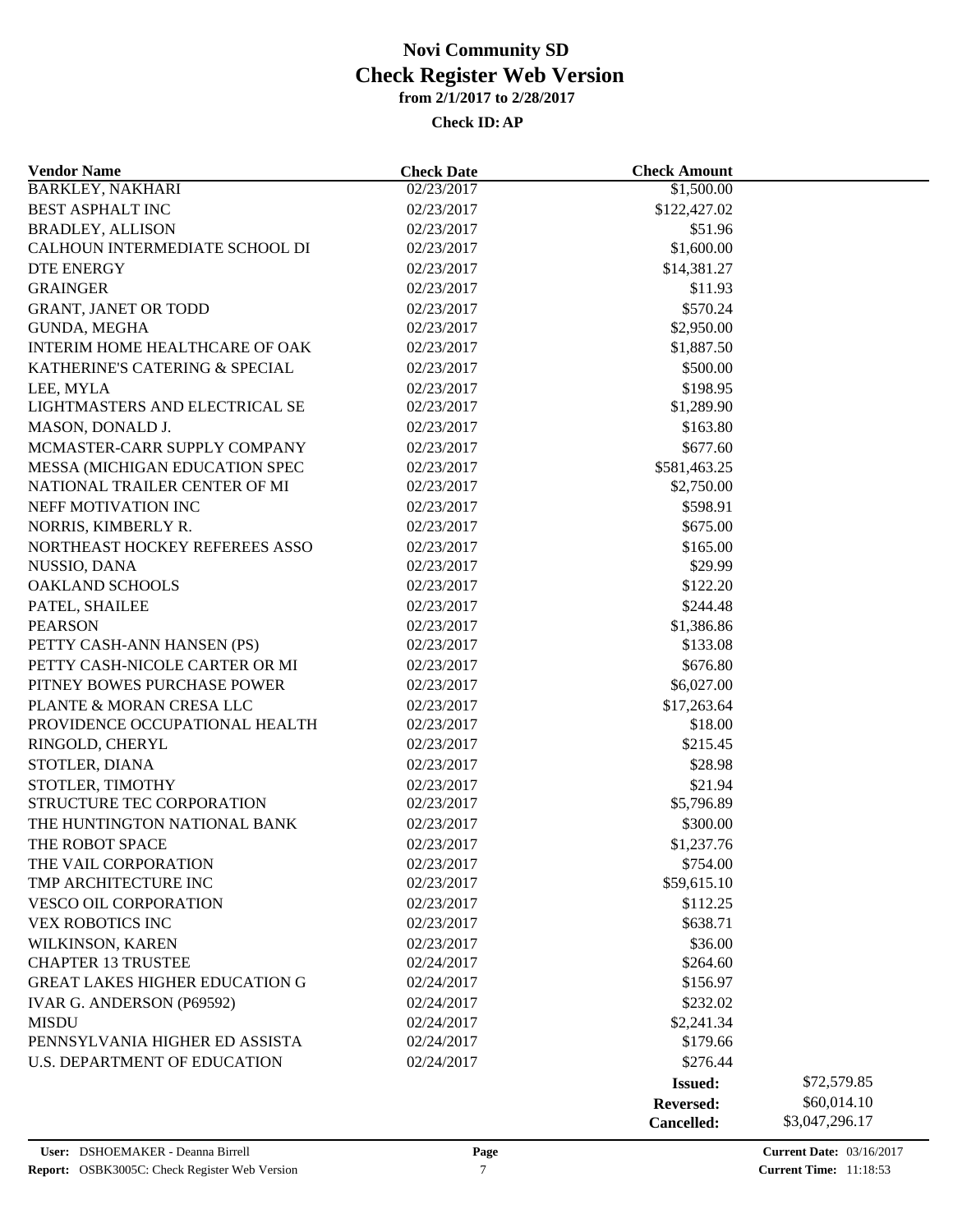| <b>Vendor Name</b> |                                | <b>Theck Date</b> | <b>Check Amount</b>   |                |
|--------------------|--------------------------------|-------------------|-----------------------|----------------|
|                    | <b>AP Checks Processed:</b>    | 333               | <b>AP Bank Total:</b> | \$3,179,890.12 |
|                    | <b>Total Checks Processed:</b> | 333               | <b>Grand Total:</b>   | \$3,179,890.12 |